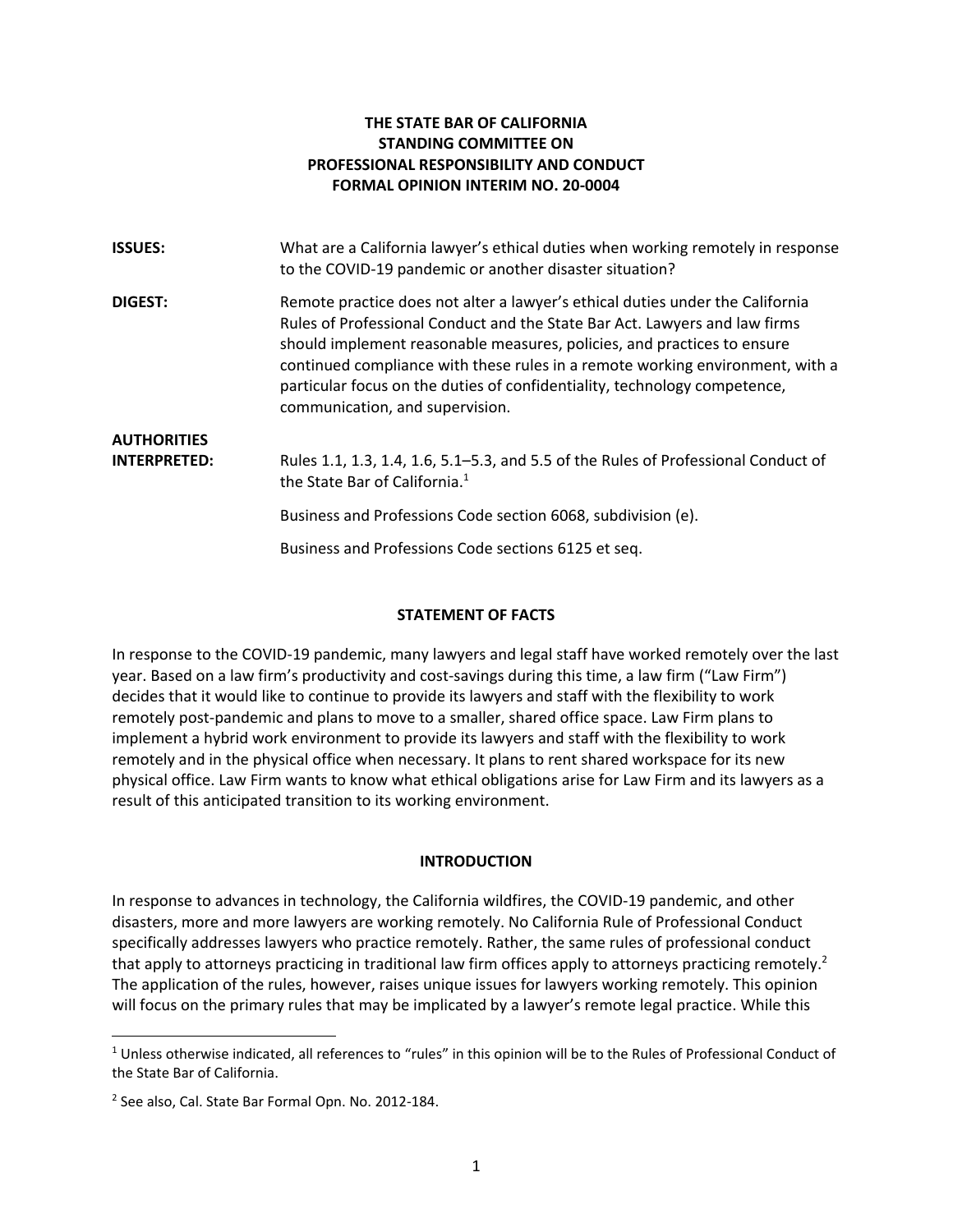opinion presents hypothetical facts to provide one common example, the ethical obligations discussed herein would apply to lawyers who work remotely regardless of the underlying reasons or whether a traditional, physical office space remains available.

### **DISCUSSION**

### **1. Duty of Confidentiality, Rule 1.6; Business and Professions Code Section 6068, Subdivision (e)**

Because more lawyers and staff will be working remotely, Law Firm needs to ensure that the technology it uses to facilitate remote practice is consistent with applicable ethical obligations, including the duty of confidentiality. Many of our prior ethics opinions emphasize that lawyers must take reasonable measures to safeguard confidential client information when using technology to transmit and store confidential client information.<sup>[3](#page-1-0)</sup> Law Firm may use third-party cloud providers to store or backup confidential client files or other technology solution vendors to facilitate remote practice. In doing so, Law Firm's lawyers should investigate and monitor third-party providers, limit access to confidential information, and obtain written assurances from the provider concerning data security and the handling of breaches of confidentiality.<sup>[4](#page-1-1)</sup> If a lawyer is not able to evaluate the security of the technology used, the lawyer must seek additional information, or consult with someone who possesses the requisite knowledge to ensure compliance with the lawyer's duties of competence and confidentiality.<sup>[5](#page-1-2)</sup>

When working from a "home office," lawyers should implement reasonable measures to safeguard confidential client information, particularly as other household members may share or have access to a home computer or laptop. For instance, lawyers should create separate accounts for any other household members who use the computer. Other reasonable security measures include implementing two-factor authentication, strong passwords and auto-logoff after the computer is inactive. To the extent physical files are used, lawyers should ensure that they are stored and disposed of securely. Lawyers should consider disabling the listening capability of smart speakers, virtual assistants or other listening-enabled devices unless needed to assist with legal services.<sup>[6](#page-1-3)</sup> The duty to implement reasonable measures should be tailored to each remote working environment (e.g., kitchen/dining room office or backyard) and account for the presence of third parties, such as household members, neighbors, and repair workers.

In addition to ensuring that confidential client data is secure in "home offices," lawyers should also remind clients who are working remotely to follow stringent confidentiality practices in their remote working environments. For virtual mediations, hearings, and depositions, lawyers should counsel clients

<span id="page-1-0"></span><sup>&</sup>lt;sup>3</sup> See, e.g., Cal. State Bar Formal Opn. Nos. 2010-179 (addressing attorney's ethical duties of confidentiality and competence when using technology to transmit or store confidential client information); 2012-184 (addressing attorney's ethical obligation when practicing in a virtual law firms); 2015-193 (addressing attorney's ethical duties concerning e-discovery and referencing Comment [8] to ABA Model Rule 1.1); 2020-203 (addressing attorney's ethical obligations regarding data breaches); see also ABA Formal Opn. Nos. 477R (2017) and 483 (2018).

<span id="page-1-1"></span><sup>4</sup> See, Cal. State Bar Formal Opn. No. 2012-184; see also ABA Formal Opn. No. 498 (2021) at 3 (recommending that lawyers carefully review "the terms of service applicable to their hardware devices and software systems to assess whether confidentiality is protected").

<span id="page-1-2"></span><sup>5</sup> *Id*.

<span id="page-1-3"></span><sup>6</sup> ABA Formal Opn. No. 498 (2021) at 6.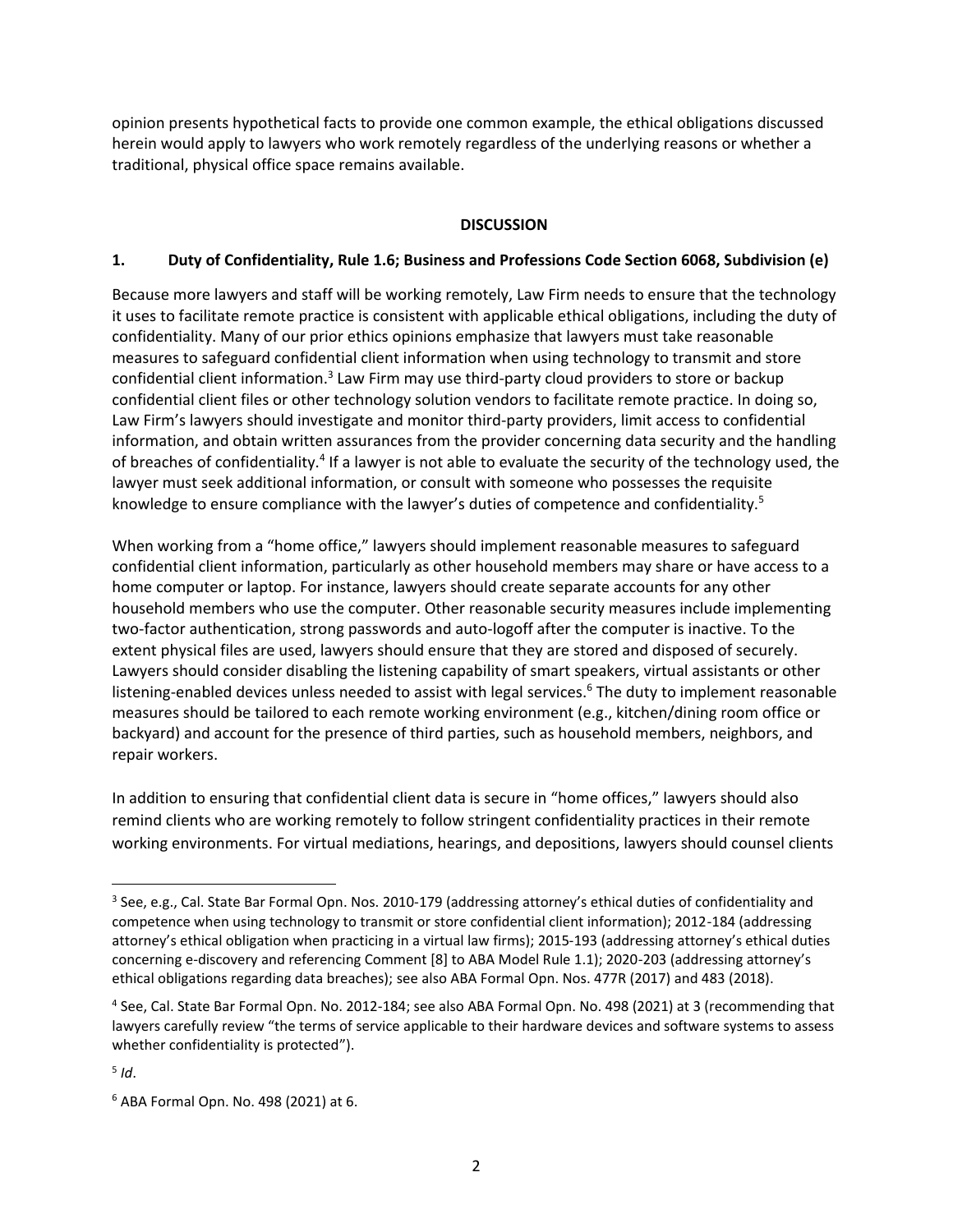about the need to mute their microphones and engage in separate, private communications with the attorney to avoid compromising confidential or attorney-client privileged information. Similarly, when using videoconferencing for confidential attorney-client meetings, lawyers should consider requiring passwords or PINs for participants.[7](#page-2-0)

Because Law Firm will be moving to a smaller, shared office space, Law Firm will also need to implement reasonable measures to ensure that confidential client files (hard copy and electronic) are securely stored and not accessible by third parties sharing the office space. The committee and multiple bar associations have issued ethics opinions describing in more detail lawyers' ethical obligations relating to shared office space, including protecting confidential client information, avoiding client confusion regarding the nature of the relationship among lawyers who share office space, and avoiding conflicts of interest. [8](#page-2-1)

# **2. Duty of Competence, Rule 1.1**

California recently amended rule 1.1 to incorporate a version of Comment [8] to ABA Model Rule 1.1, which is commonly referred to as a lawyer's "duty of technology competence."<sup>[9](#page-2-2)</sup> Our prior ethics opinions also explain a lawyer's duty of technology competence.[10](#page-2-3) The duty of technology competence applies to multiple aspects of a lawyer's practice, such as those involving electronic discovery, social media, law practice management, virtual law offices, and remote practice. The ABA Standing Committee on Ethics and Professional Responsibility declined to endorse strict rules relating to a lawyer's duty of technology competence but adopted a "reasonable efforts standard" and "fact-specific approach" based on the ABA Cybersecurity Handbook.<sup>[11](#page-2-4)</sup> Our committee agrees that this reasonableness standard applies to a lawyer's duty of technology competence.<sup>[12](#page-2-5)</sup>

Law Firm should ensure that its technology solutions are sufficient to permit lawyers to reasonably access client files while working remotely. It is a good practice to require that files are saved to a centralized, secure case management system. Law Firm should also regularly back up files to ensure reasonable access in the event of a data loss.<sup>[13](#page-2-6)</sup>

<span id="page-2-0"></span><sup>7</sup> See also, Pennsylvania Bar Ass'n Comm. on Legal Ethics & Prof'l Responsibility, Formal Opn. No. 2020-300 (2020) (describing best practices for videoconferencing); Joanna Storey, *Practical Tips to Mitigate Risk When Videoconferencing*, available at: [https://www.law.com/dailybusinessreview/2020/10/27/practical-tips-to-mitigate](https://www.law.com/dailybusinessreview/2020/10/27/practical-tips-to-mitigate-risk-when-videoconferencing/?slreturn=20210116193958)[risk-when-videoconferencing/?slreturn=20210116193958.](https://www.law.com/dailybusinessreview/2020/10/27/practical-tips-to-mitigate-risk-when-videoconferencing/?slreturn=20210116193958)

<span id="page-2-1"></span><sup>8</sup> See, e.g., Cal. State Bar Formal Opn. No. 1997-150; Colorado Bar Ass'n Ethics Opn. No. 89 (revised and reissued on March 12, 2018); NYSBA Ethics Opn. No. 939 (2012); see also California Rule of Professional Conduct 7.1 and 7.5.

<span id="page-2-2"></span><sup>&</sup>lt;sup>9</sup> Rule 1.1 (effective March 22, 2021), Cmt. [1] ("The duties set forth in this rule include the duty to keep abreast of the changes in the law and its practice, including the benefits and risks associated with relevant technology.").

<span id="page-2-3"></span><sup>10</sup> See, Cal. State Bar Formal Opn. Nos. 2010-179; 2012-184; and 2015-193.

<span id="page-2-4"></span><sup>11</sup> ABA Formal Opn. No. 477R (2017) at 4.

<span id="page-2-5"></span><sup>12</sup> See, Cal. State Bar Formal Opn. Nos. 2020-203 at 5; 2010-179 at 2–6.

<span id="page-2-6"></span><sup>13</sup> ABA Formal Opn. No. 498 (2021) at 5.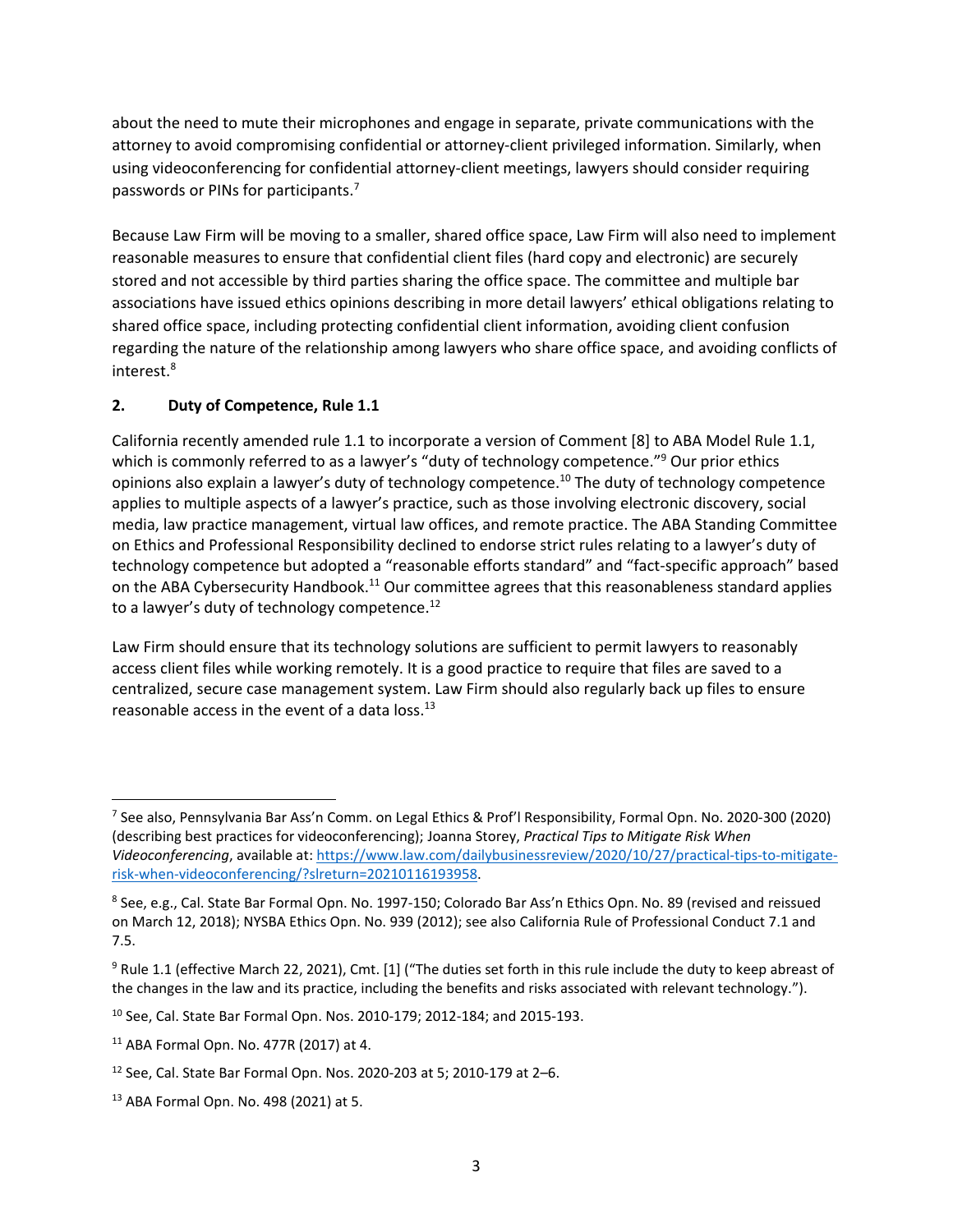Lawyers should also stay abreast of new court rules and procedures relating to COVID-19 and other disasters, including the closure or limited hours of courts, and be adequately prepared to render competent legal representation at remote court hearings and conferences.<sup>[14](#page-3-0)</sup>

In addition, a lawyer's duty of competence includes the "mental, emotional, and physical ability reasonably necessary for the performance" of legal services.<sup>[15](#page-3-1)</sup> The health, personal (e.g., school closures, childcare, or other family responsibilities), or financial impacts of pandemics and other disasters may interfere with a lawyer's physical, mental, or emotional ability to competently perform legal services. The duty to render competent legal services is not generally excused under these circumstances. [16](#page-3-2) Lawyers should plan in advance to ensure that competent representation may still be rendered to clients in the event that a disaster impacts a lawyer's ability to render competent and diligent legal services.<sup>[17](#page-3-3)</sup>

# **3. Duty of Communication, Rule 1.4**

While working remotely, more lawyers may communicate with prospective or current clients via a secure website portal, email, or other form of online communications. In communicating with prospective clients, Law Firm should take reasonable steps to avoid forming unintended attorney-client relationships, such as including disclaimers on its website or other online communications that posted information is not legal advice and that communication through the website does not create an attorney-client relationship. In addition, before entering into an engagement agreement, lawyers should obtain sufficient information from the client to screen for conflicts of interest and ensure that the party they are communicating with is the actual client or someone with authority to act on the client's behalf.[18](#page-3-4)

Lawyers also need to ensure that any alternative means of communications with clients are adequate to fulfill their duty of communication. Among other requirements, a lawyer must "reasonably consult with the client about the means by which to accomplish the client's objectives in the representation," and "keep the client reasonably informed about significant developments relating to the representation, including promptly complying with reasonable requests for information and copies of significant documents . . . ." [19](#page-3-5) A lawyer must also "explain a matter to the extent reasonably necessary to permit the client to make informed decisions regarding the representation."<sup>[20](#page-3-6)</sup> When using electronic forms of communication, the lawyer should ensure that the client is receiving and understanding the information

<span id="page-3-0"></span><sup>&</sup>lt;sup>14</sup> While not limited to remote practice, the COVID-19 pandemic has also resulted in new COVID-19 regulations that many companies must navigate. In advising clients on these evolving regulations, lawyers should be cautious about holding themselves out as a COVID-19 "experts," or drafting "COVID-compliant" policies. See also rules 7.1(a) and 7.4.

<span id="page-3-1"></span> $15$  Rule 1.1(b)(ii).

<span id="page-3-2"></span><sup>16</sup> *Smith v. State Bar* (1985) 38 Cal.3d 525, 540 [213 Cal.Rptr. 236] (decided under former rules)

<span id="page-3-3"></span><sup>&</sup>lt;sup>17</sup> Rules 1.1 and 1.3; ABA Formal Opn. No. 482 ("Lawyers also must take reasonable steps in the event of a disaster to ensure access to funds the lawyer is holding in trust.").

<span id="page-3-4"></span><sup>18</sup> See, Cal. State Bar Formal Opn. No. 2012-184 at 5.

<span id="page-3-5"></span><sup>19</sup> Rule 1.4(a)(2)–(3).

<span id="page-3-6"></span><sup>20</sup> Rule 1.4(b).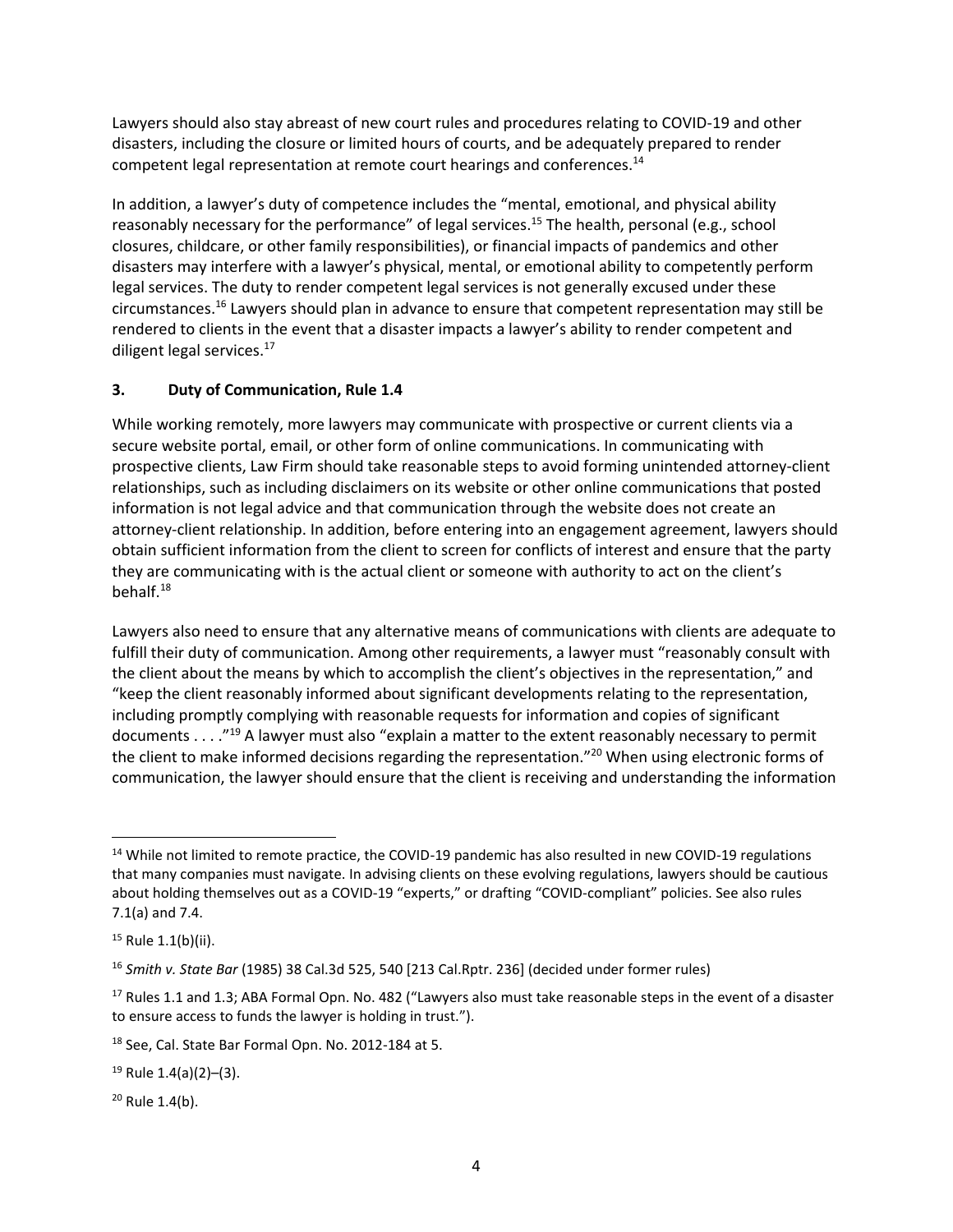exchanged.<sup>[21](#page-4-0)</sup> In certain circumstances, phone conferences or video-conferences may be needed. Even if litigation matters are delayed because of an emergency or another disaster, lawyers should continue to maintain communications with clients regarding the case status and any significant updates.

Lawyers should also ensure their continued ability to communicate with clients during an emergency and exchange alternative contact information.<sup>[22](#page-4-1)</sup> It is a good practice to communicate with clients regarding their schedules and availability, which may be altered during an emergency, to ensure that clients have sufficient time to review draft responses to discovery, pleadings and other important documents relating to the representation.

If an emergency or illness impacts the lawyer's ability to represent clients, the lawyer needs to communicate with clients about the impact on the lawyer's representation to permit a client to make an informed decision regarding the representation.<sup>[23](#page-4-2)</sup>

## **4. Duty of Supervision, Rules 5.1–5.3**

California's rules relating to the duty of supervision reflect three separate sets of duties. First, rule 5.1 requires managerial and supervisory lawyers to make reasonable efforts to ensure compliance by other lawyers with the Rules of Professional Conduct and the State Bar Act. Second, a subordinate lawyer has an independent duty to comply with the rules and cannot simply follow the instruction of the lawyer's supervisor. [24](#page-4-3) Third, lawyers responsible for managing non-lawyer staff are responsible for implementing reasonable steps to ensure that the conduct of non-lawyer staff, including independent contractors, is consistent with the lawyer's duties under the Rules of Professional Conduct.[25](#page-4-4) In addition, lawyers with managerial authority in a law firm "shall make reasonable efforts to ensure that the firm has in effect measures giving reasonable assurance that the nonlawyer's conduct is compatible with the professional obligations of the lawyer."[26](#page-4-5)

Under the facts presented, Law Firm should ensure that it provides appropriate tools and equipment, technology support, training, and monitoring to its lawyers and staff. Managerial lawyers should consult with appropriate information technology staff or consultants in implementing technology measures to assist with Law Firm's remote practice.

In addition, managerial lawyers at Law Firm should implement reasonable remote policies and practices, including confidentiality and cybersecurity policies and training, to ensure the security of remote access and that the conduct of its lawyers and non-lawyers comply with the Rules of Professional Conduct.

<span id="page-4-5"></span><sup>26</sup> Rule 5.3(a).

<span id="page-4-0"></span><sup>21</sup> See, Cal. State Bar Formal Opn. No. 2012-184 at 5.

<span id="page-4-1"></span><sup>&</sup>lt;sup>22</sup> See, ABA Formal Opn. No. 482 at 2-3 ("To be able to reach clients following a disaster, lawyers should maintain, or be able to create on short notice, electronic or paper lists of current clients and their contact information. This information should be stored in a manner that is easily accessible.").

<span id="page-4-2"></span><sup>&</sup>lt;sup>23</sup> Rule 1.4(b); see also Oregon State Bar Coronavirus Response: Legal Ethics FAQ (2020) (providing detailed guidance on communications with clients relating to potential impacts of COVID-19 on representation, including manner of meetings, delay, assistance from another attorney, the continued ability to provide competent, diligent representation, and the potential need to withdraw).

<span id="page-4-3"></span><sup>24</sup> Rule 5.2.

<span id="page-4-4"></span><sup>&</sup>lt;sup>25</sup> Rule 5.3(b), Comment.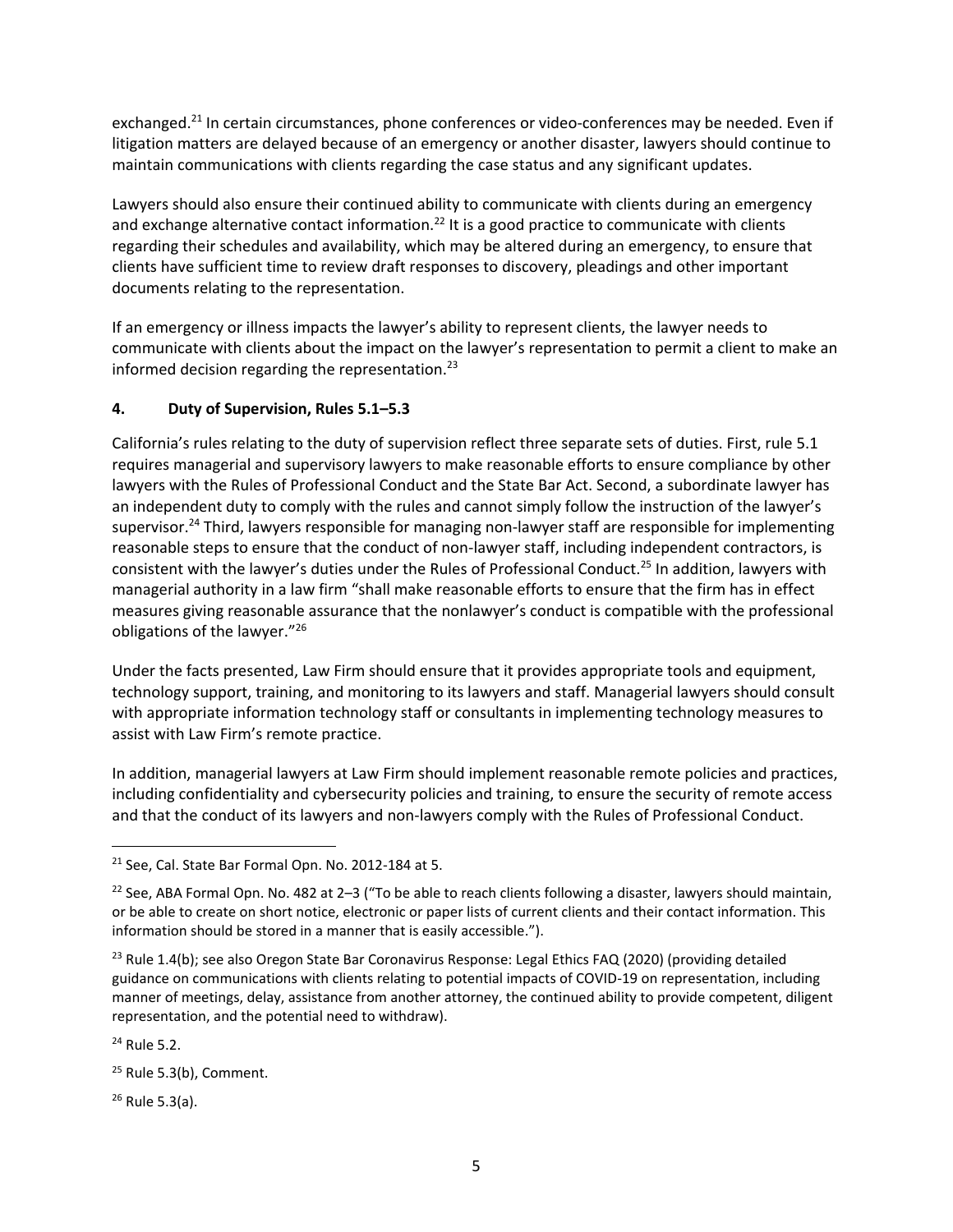Managerial lawyers should also carefully review the terms of any client guidelines for outside counsel, which may require specific confidentiality practices and cybersecurity insurance. To the extent Law Firm permits lawyers to use their own devices while working remotely, Law Firm should implement "Bring Your Own Device" (BYOD) policies that require lawyers and staff to maintain the confidentiality of firm and client data on personal devices. Reasonable BYOD practices include security measures such as password, anti-virus, firewall and encryption, prohibiting highly confidential information and trade secrets from being copied and saved on devices, and creating separate server and access controls for sensitive data.<sup>[27](#page-5-0)</sup> Managerial lawyers should be responsible for enforcing Law Firm's remote policies and procedures and regularly updating them to keep pace with advances in technology. In addition, all lawyers, including associates, who are working remotely must implement reasonable measures to comply with their professional duties while working remotely regardless of whether Law Firm has implemented any formal policies and procedures.<sup>[28](#page-5-1)</sup>

As noted above, Law Firm should also implement policies and procedures for disaster and succession planning, and data breaches.<sup>[29](#page-5-2)</sup> To facilitate Law Firm's ability to safeguard and access client files in the event of a disaster or data breach, BYOD policies should include employees' consent to remote locking or wiping in the event of security breach, theft, loss of device, or employee departure.

Managerial lawyers and lawyers overseeing non-legal staff should maintain regular communications to oversee the work of associates, paralegals, staff, and independent contractors. Because Law Firm is maintaining a physical office, in-person trainings or meetings may assist in confirming that everyone is receiving and understanding the directions and guidance being provided. For law firms that decide to transition to "virtual only" environments, it is a good practice to use video conferencing for important trainings or meetings.

Finally, as described above in connection with the duty of confidentiality, lawyers should adequately investigate outside vendors and contractors and oversee their work to ensure it is consistent with the lawyer's ethical obligations. Written nondisclosure or confidentiality agreements may be appropriate for certain vendors as well as procedures to maintain reasonable access and control of client data.<sup>[30](#page-5-3)</sup>

<span id="page-5-0"></span><sup>&</sup>lt;sup>27</sup> For additional suggested BYOD practices, see ABA Formal Opinion 498 (2021) at page 7. The Association of Corporate Counsel has also published resources for BYOD policies. See, e.g., Daniel B. Garrie, Senior Managing Partner, Law & Forensics LLC, *Top Ten Tips for Managing the "Bring Your Own Device to the Workplace" Environment*, available at: [https://www.acc.com/resource-library/top-ten-tips-managing-bring-your-own-device](https://www.acc.com/resource-library/top-ten-tips-managing-bring-your-own-device-workplace-environment)[workplace-environment.](https://www.acc.com/resource-library/top-ten-tips-managing-bring-your-own-device-workplace-environment)

<span id="page-5-1"></span><sup>&</sup>lt;sup>28</sup> See rule 5.1(a) ("A lawyer shall comply with these rules and the State Bar Act notwithstanding that the lawyer acts at the direction of another lawyer or other person.").

<span id="page-5-2"></span><sup>&</sup>lt;sup>29</sup> ABA Formal Opn. No. 482 (describing lawyers' ethical obligations relating to disasters); ABA Formal Opn. No. 483 (describing lawyer's ethical obligations relating to data breach or cyber-attack); Cal. State Bar Formal Opn. No. 2020-203 (same).

<span id="page-5-3"></span><sup>30</sup> See, e.g., ABA Formal Opn. No. 498 (2021) at 7; Cal. State Bar Formal Opn. No. 2010-179 at 4–5; New York State Bar Association Ethics Opn. No. 842; Oregon State Bar Ethics Opn. No. 2011-188 (revised 2015).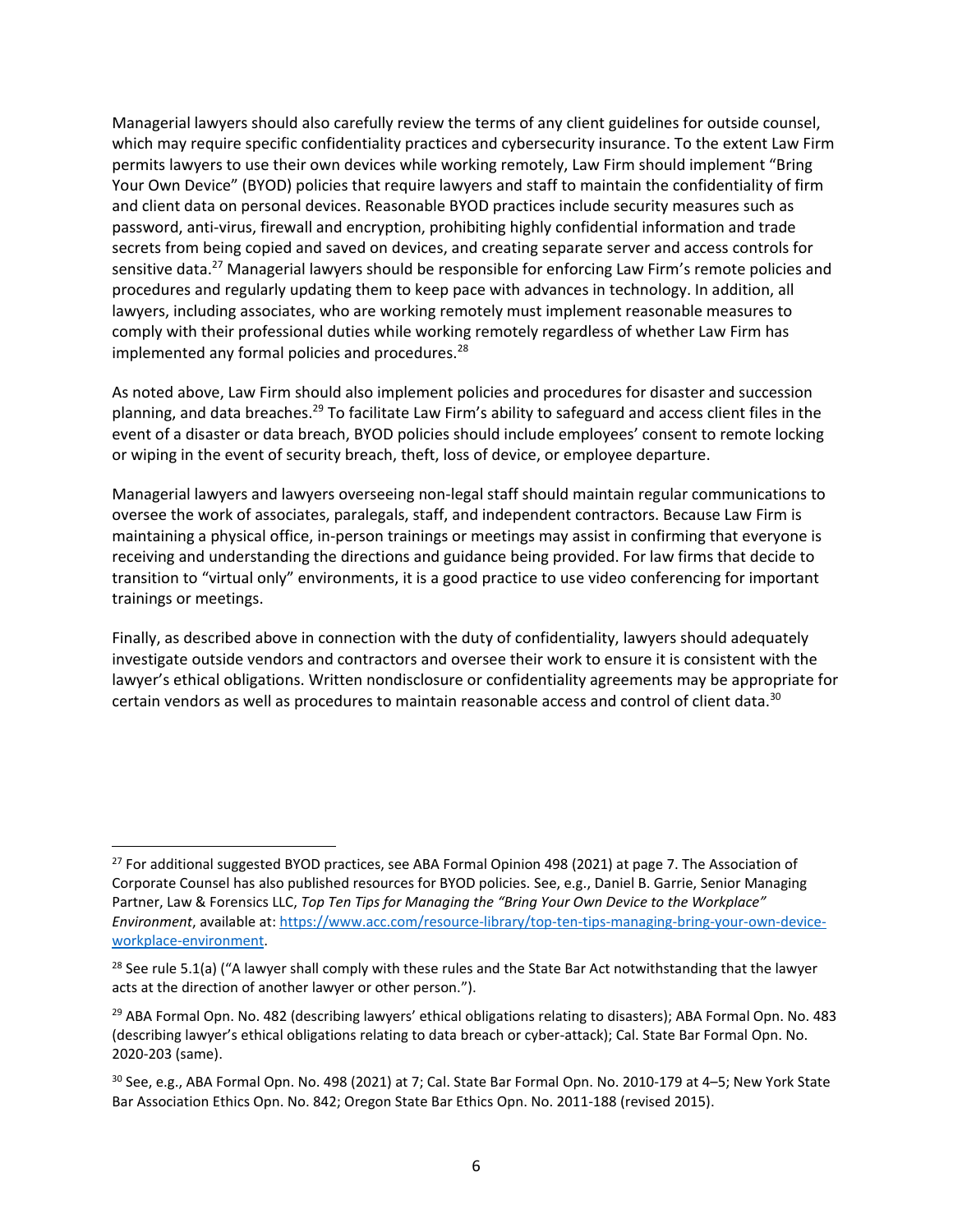## **5. Unauthorized Practice of Law, Rule 5.5 and Business and Professions Code Sections 6125– 6133**[31](#page-6-0)

The committee recognizes that lawyers working remotely may temporarily or permanently relocate to another state where the lawyer is not licensed to practice law. California licensed lawyers practicing California law remotely in another state where they are not licensed should consult the multijurisdictional practice and unauthorized practice of law rules and authorities of the state where they are physically present. See, rule 5.5(a)(1). The ABA and some other state bar ethics committees have issued opinions regarding unauthorized practice of law considerations for attorneys remotely practicing the law of the jurisdictions in which they are licensed while physically present in a jurisdiction in which they are not admitted due to COVID-19 or other circumstances.<sup>[32](#page-6-1)</sup>

Lawyers not licensed in California who are working remotely in California should consult rule 5.5(b), California Rules of Court 9.40–9.48, Business and Professions Code sections 6125 et seq. and relevant authorities regarding multijurisdictional practice and the unauthorized practice of law.<sup>[33](#page-6-2)</sup>

<span id="page-6-0"></span><sup>&</sup>lt;sup>31</sup> This committee does not opine on issues of unauthorized practice of law, including whether a particular conduct or activity constitutes the unauthorized practice of law.

<span id="page-6-1"></span> $32$  See, e.g., ABA Formal Ethics Opn. No. 495 at 3–4 ("[I]n the absence of a local jurisdiction's finding that the activity constitutes the unauthorized practice of law, a lawyer may practice the law authorized by the lawyer's licensing jurisdiction for clients of that jurisdiction, while physically located in a jurisdiction where the lawyer is not licensed if the lawyer does not hold out the lawyer's presence or availability to perform legal services in the local jurisdiction or actually provide legal services for matters subject to the local jurisdiction, unless otherwise authorized."); D.C. Court of Appeals Opn. No. 24-20 (2020) at 3 (concluding that the "incidental and temporary practice" exception under D.C. Court of Appeals Rule 49(c)(13) permitted an attorney who is not licensed in D.C. to practice law from their residence located in D.C., as long as the attorney "(1) is practicing from home due to the COVID-19 pandemic; (2) maintains a law office in a jurisdiction where the attorney is admitted to practice; (3) avoids using a D.C. address in any business document or otherwise holding out as authorized to practice law in D.C., and (4) does not regularly conduct in-person meetings with clients or third parties in D.C."); Florida Bar Standing Committee on the Unlicensed Practice of Law Proposed Advisory Opn. No. FAO #2019-4, Out-of-State Attorney Working Remotely From Florida Home (2020) (approved by the Supreme Court of Florida on May 20, 2021) (finding that a New Jersey lawyer physically working from his home in Florida exclusively on federal intellectual property matters for his New Jersey law firm is not committing UPL in Florida as long as he does not hold himself or his firm out to the public as having a Florida presence, does not give advice about Florida law, and provides no legal services to Florida residents); Utah Ethics Advisory Committee Opn. No. 19-03 (2019) at 1 ("The Utah Rules of Professional Conduct do not prohibit an out-of-state attorney from representing clients from the state where the attorney is licensed even if the out-of-state attorney does so from his private location in Utah. However, in order to avoid engaging in the unauthorized practice of law, the out-of-state attorney who lives in Utah must not establish a public office in Utah or solicit Utah business.").

<span id="page-6-2"></span><sup>33</sup> See, *Birbrower, Montalbano, Condon & Frank, P.C. v. Sup. Ct.* (1998) 17 Cal.4th 119, 128–129 [70 Cal.Rptr.2d 304] (stating that "one may practice law in [California] in violation of section 6125 although not physically present here by advising a California client on California law in connection with a California legal dispute by telephone, fax, computer, or other modern technological means"); *In re Estate of Condon* (1998) 65 Cal.App.4th 1138, 1145–1146 [76 Cal.Rptr.2d 922] ("In the real world of 1998 we do not live or do business in isolation within strict geopolitical boundaries. Social interaction and the conduct of business transcends state and national boundaries; it is truly global. A tension is thus created between the right of a party to have counsel of his or her choice and the right of each geopolitical entity to control the activities of those who practice law within its borders.").